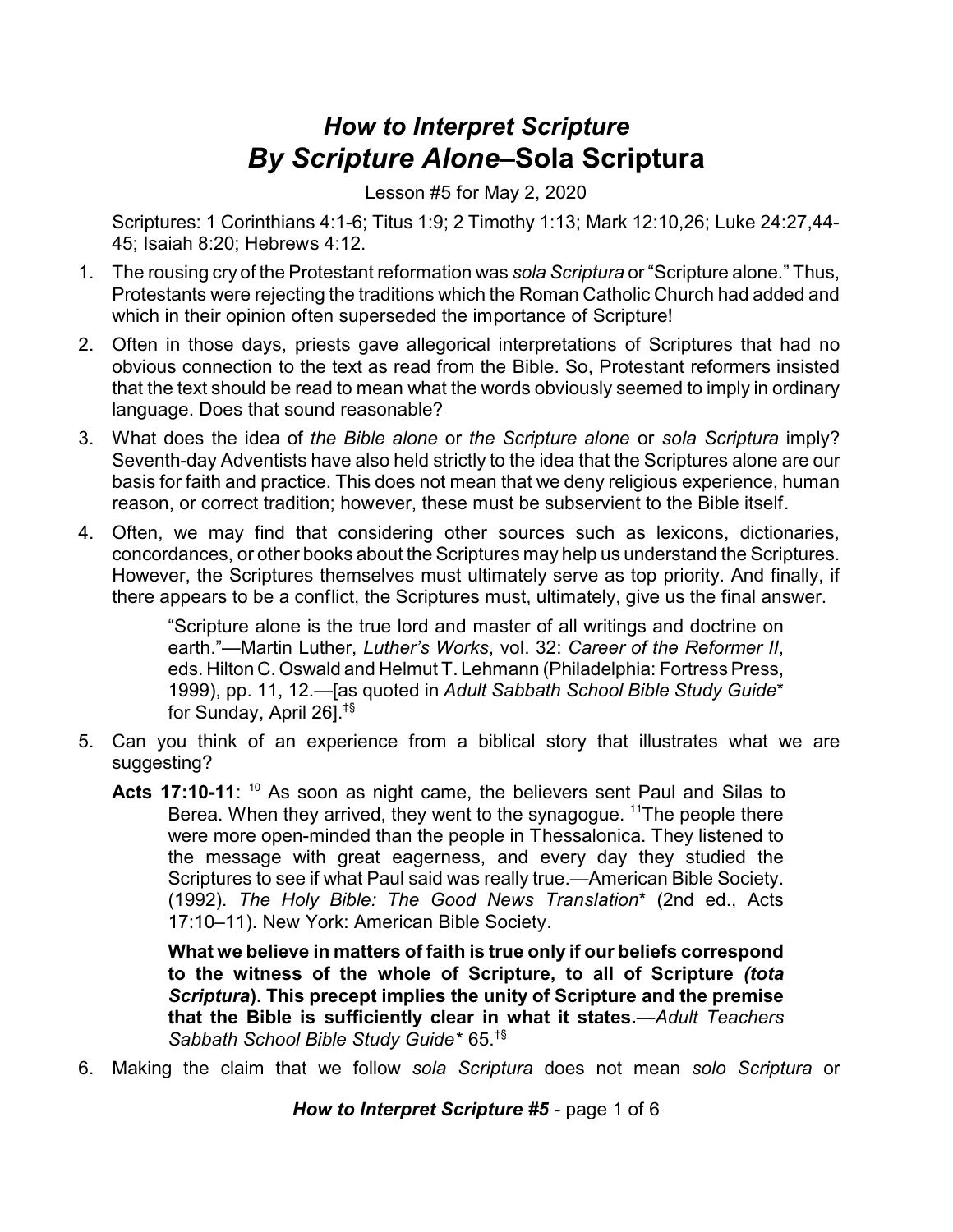unaccompanied Scripture. We do not reject all other sources of information that might be helpful. However, the Bible stands above all others.

**But God will have a people upon the earth to maintain the Bible, and the Bible only, as the standard of all doctrines and the basis of all reforms.** The opinions of learned men, the deductions of science, the creeds or decisions of ecclesiastical councils, as numerous and discordant as are the churches which they represent, the voice of the majority–not one nor all of these should be regarded as evidence for or against any point of religious faith. **Before accepting any doctrine or precept, we should demand a plain "Thus saith the Lord" in its support.**—Ellen G. White, *The Great* Controversy\* 595.1.<sup>†</sup> [Can you support your beliefs from the Scripture?]<sup>‡</sup>

- 7. How do you understand these words from Revelation 22:18-19?
	- **Revelation 22:18-19**: <sup>18</sup> I, John, solemnly warn everyone who hears the prophetic words of this book: **if anyone adds anything to them, God will add to his or her punishment the plagues described in this book. <sup>19</sup>And if anyone takes anything away from the prophetic words of this book, God will take away from them their share of the fruit of the tree of life and of the Holy City, which are described in this book.**—G*ood News Bible*.\*†
- 8. While this is true about all of the Bible, these words were originally written only with respect to the book of Revelation. Can you imagine John saying this about his writings?
- 9. Why is it so serious to add or subtract something from the Scripture? If we choose to add to or subtract anything from Scripture, we are saying that some other authority has overruled Scripture. So, what are the implications of saying *the Bible and the Bible alone*?
	- **2 Peter 1:20-21:** <sup>20</sup>Above all else, however, remember that no one can explain by himself or herself a prophecy in the Scriptures. <sup>21</sup>For no prophetic message ever came just from human will, but **people were under the control of the Holy Spirit** as they spoke the message that came from God.—G*ood News Bible*.\*†
- 10. What would happen if the Scriptures were not consistent and did not have a single "Author"? It would not be possible to compare Scripture with Scripture in support of doctrine; the Bible would become a disparate, confusing collection by different authors with different perspectives and with different ideas. It is only possible for the Scriptures to function as a theological guide and norm for our beliefs because of the internal unity of the Bible. That unity is not something superimposed on Scripture, but rather, it flows out of its coming from a single Author, the Holy Spirit.
- 11. This is demonstrated by the fact that, repeatedly, New Testament authors quoted from the Old Testament, sometimes at length, treating the words as if they were authoritative.
- 12. Compare Romans 3:10-18 with Ecclesiastes 7:20; Psalms 14:2-3; 5:9; 10:7; and Isaiah 59:7-8. What we see is that Paul, probably quoting from memory, gave us ideas from a number of different sources in the Old Testament to prove his point. Clearly, he regarded them as authoritative.
- 13. Many Christians in our day believe that they should show regard to and are responsible

*How to Interpret Scripture #5* - page 2 of 6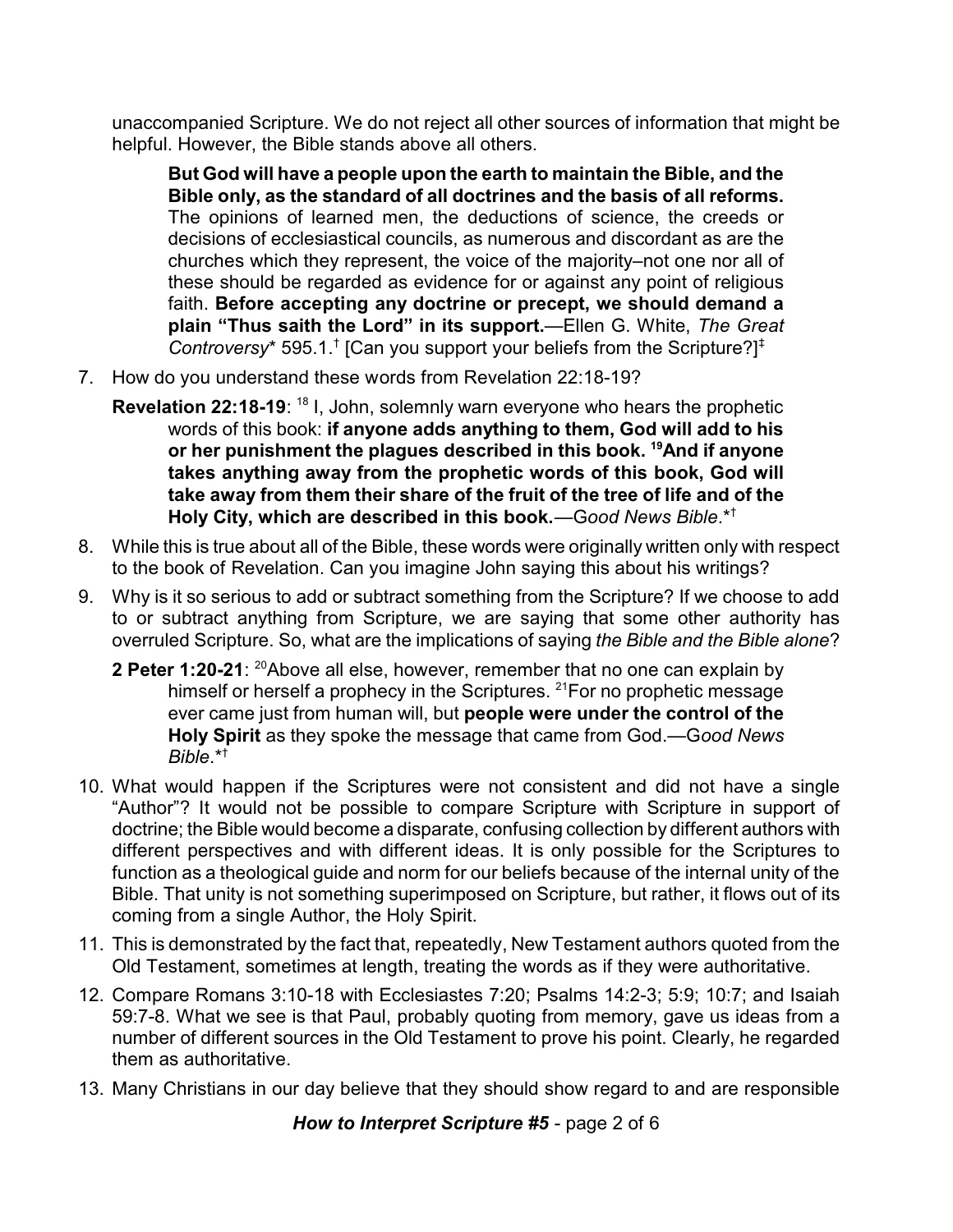only for the teachings of the New Testament. They believe that the tenor and ideas of the Old Testament are fierce, destructive, harsh, even unfriendly. But, those who really believe in *sola Scriptura* hold that the New Testament is an unfolding of the teachings of the Old Testament. **The New Testament and the Old Testament fit together like a single book with no contradictions throughout.**

- 14. This was a major "battle" in the early years after the destruction of Jerusalem. To the Jews living outside of Palestine, the Greek language Scriptures of the Old Testament, known as the *Septuagint*, were their national history; they claimed the right to interpret those Scriptures according to their understanding and needs. By contrast, the early Christians felt that the Old Testament should be interpreted in light of the New Testament and, in fact, that those two testaments were part of a total package and should never be studied alone.
- 15. So, what should we do with texts which appear to be in contradiction to each other? When texts seem to contradict, it is a challenge for us to consider all of the texts in Scripture that bear on the same topic; we will surely find that there is a consistency in the whole. There will, of course, always be texts that we cannot fully comprehend until we get into the better land; but, this should not discourage us from doing our best to bring all of the appropriate Scriptures together.
- 16. It should be obvious that if we are encouraged to compare Scripture with Scripture, the **Scriptures must be in harmony with each other**. If there is no unity in Scripture, it would not be safe to do so. This, again, has enormous implications for our study of Scripture which is the basis for our theology. In the minds of some of us, the most compelling reason for believing that there is no important difference between the Old Testament and the New Testament is the statements of Jesus and Paul. Remember that Jesus's most famous statement regarding the greatest commandment as found in Matthew 22:37-40 comes straight out of the books of Leviticus (19:18) and Deuteronomy (6:5). Furthermore, both Jesus and Paul made it very clear that Jesus Christ was the God of the Old Testament.
	- **John 5:39**: "You study the Scriptures, because you think that in them you will find eternal life. And these very Scriptures speak about me!"—Good News Bible.\*
	- **Luke 24:27,44-45**: <sup>27</sup>And **Jesus explained to them what was said about himself in all the Scriptures, beginning with the books of Moses and the writings of all the prophets**.... <sup>44</sup> Then he said to them, **"These are the very things I told you about while I was still with you: everything written about me in the Law of Moses, the writings of the prophets, and the Psalms had to come true."**

45 Then he opened their minds to understand the Scriptures.—*Good News Bible*.\*† [Jesus was saying that the entire Old Testament was about Him!]‡

**1 Corinthians 10:1-4**: I want you to remember, my brothers and sisters, what happened to our ancestors who followed Moses. They were all under the protection of the cloud, and all passed safely through the Red Sea. <sup>2</sup>In the cloud and in the sea they were all baptized as followers of Moses.  $3$ All ate the same spiritual bread <sup>4</sup>and drank the same spiritual drink. **They drank from the spiritual rock that went with them; and that rock was Christ himself***.—Good News Bible*.\*†

*How to Interpret Scripture #5* - page 3 of 6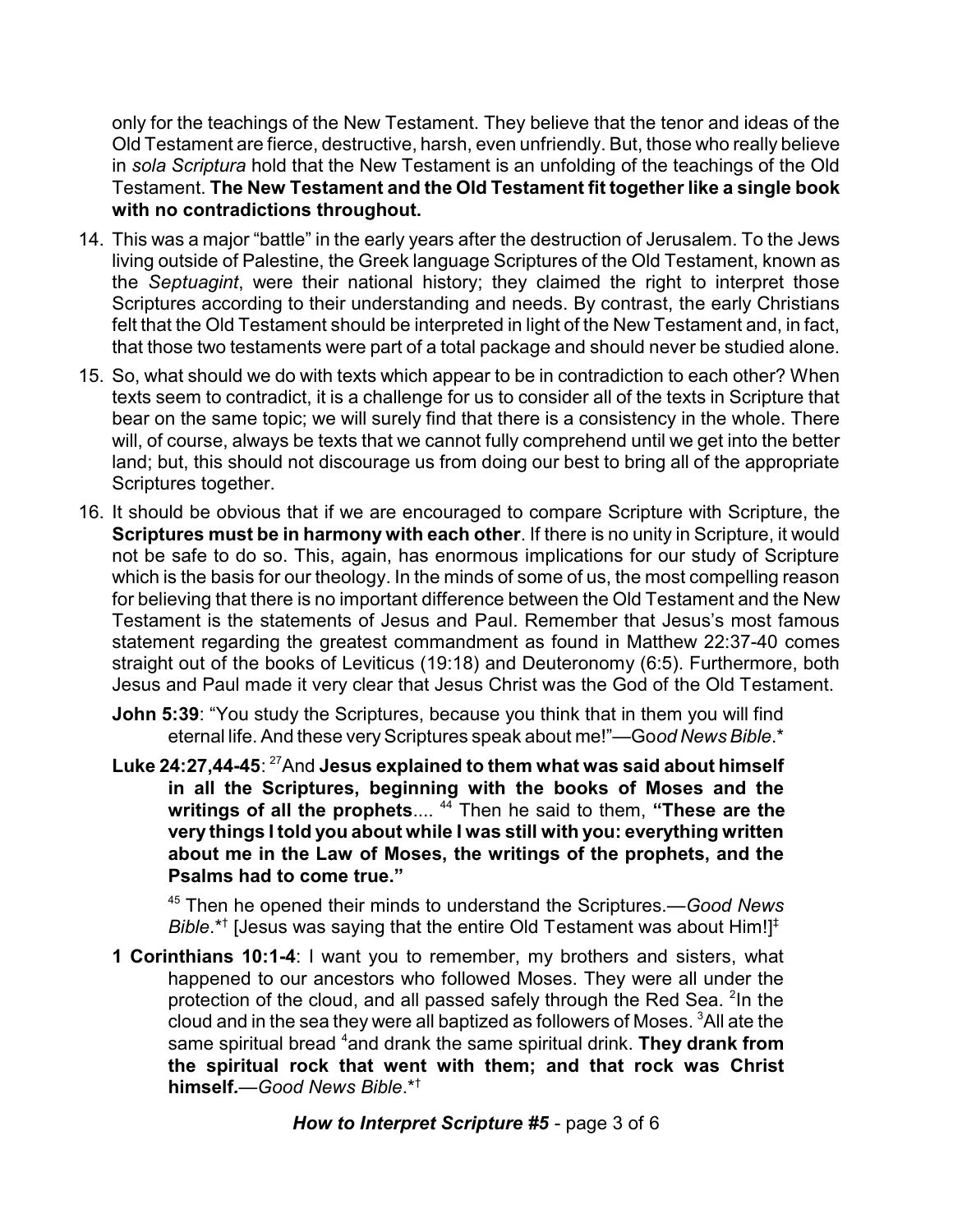- 17. But, any appeal to the Scriptures alone would make no sense if it was impossible for us to understand the basic meanings of those Scriptures. Jesus repeatedly encouraged His audiences to look at the Old Testament and understand what was written there. See Matthew 21:15,42; 12:3,5; 19:4; 22:31; Mark 12:10,26; 13:14; and Luke 6:3.
- 18. When considering the clarity of Scripture, it is probably honest to say that the most difficult texts to understand in the Bible are not those that challenge us because of their wording or ideas or because of our limited understanding. **The most challenging texts are probably those that we clearly understand but wish we did not have to follow.** Do we ever find ourselves trying to invoke some strange interpretation of Scripture so as to avoid the obvious meaning?
- **19. This implies something else which is also very controversial. We must not limit ourselves to a version of the Bible that is in a language that we no longer use and is often hard for us to understand.** The *King James Version* of the Bible was initially written in the common language of the people of that time and has been updated repeatedly to try to make use of modern language. The *New King James Version* is one example of that. It is a great improvement over the original 1611 edition of the *King James* Version for someone living in the 21<sup>st</sup> century. But, we should also feel free to use translations produced by scholarly groups for modern readers. There are many available.
- 20. It is important to study the Scriptures, using a translation that we can clearly understand. God did not intend for our Bibles to be read only in an ancient language that is hard to understand and which no one is using in their ordinary speech each day!
- 21. In the Dark Ages, the Roman Catholic Church claimed to have an ecclesiastical *magisterium* which provided the correct understanding of the Bible. This meant that only the priests were the ones allowed to interpret Scripture according to their own ideas instead of making the Bible subject to the reading and understanding of ordinary people. Thus, Protestants began to speak of the priesthood of all believers. Study for yourself!
- 22. It has been aptly pointed out that:

"The consistent example of the Bible writers shows that the Scriptures are to be taken in their plain, literal sense, unless a clear and obvious figure is intended. . . . There is no stripping away of the 'husk' of the literal sense in order to arrive at the 'kernel' of a mystical, hidden, allegorical meaning, that only the initiated can uncover."—*Handbook of Seventh-day Adventist Theology* (Hagerstown, Md.: Review and Herald Publishing Association, 2000), p. 65.—[as quoted in *Adult Sabbath School Bible Study Guide*\* for Tuesday, April 28].‡

- 23. Another implication that it is important to recognize from what we have said so far is that **Scriptures interpret other Scriptures**. It is often surprising and amazing to study in some depth a passage which may seem difficult to understood by comparing it with other similar passages. Often, beautiful new truths become apparent.
	- **Romans 15:4**: Everything written in the Scriptures was written to teach us, in order that we might have hope through the patience and encouragement which the Scriptures give us.—Go*od News Bible*.\*

**The Bible is its own expositor. Scripture is to be compared with** *How to Interpret Scripture #5* - page 4 of 6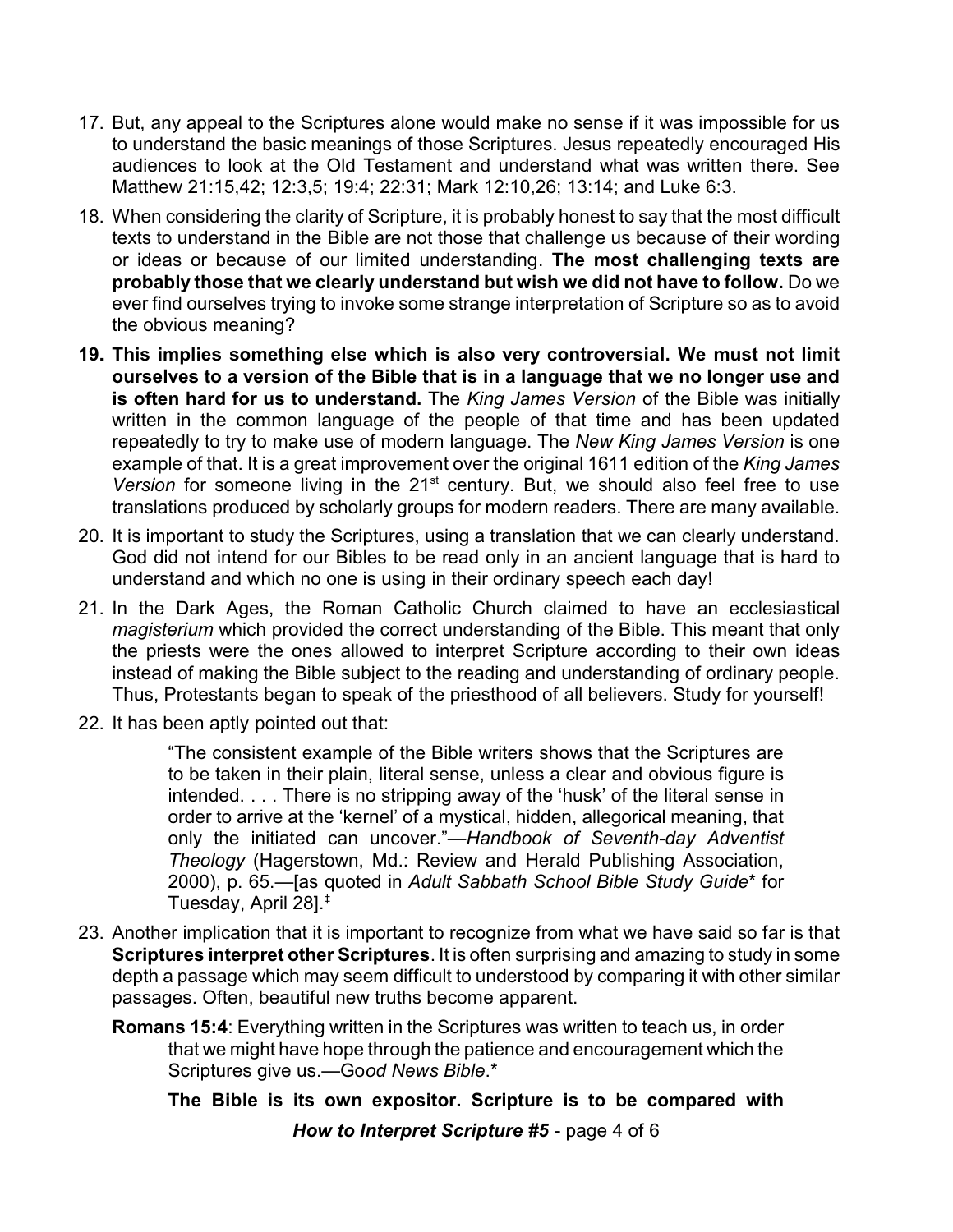**scripture. The student should learn to view the word as a whole, and to see the relation of its parts. He should gain a knowledge of its grand central theme, of God's original purpose for the world, of the rise of the great controversy, and of the work of redemption.**—Ellen G. White, *Education*\* 190.2.† Compare *CT* 462.1; *LHU* 115.2. [Where did the great controversy theme come from?]‡

- 24. It would be wonderful if we were all scholars of Hebrew, Aramaic, and Greek and could study the Bible in its original languages. But, fortunately, even online, for those who have computers available, it is often possible to see what the original words were. This is often helpful, and there are so many helps available today. However, we must be careful in trying to use such helps and then interpreting Scripture as if we did understand the original languages fully.
- 25. **Picking just one or two passages from Scripture to support some teaching without considering what the rest of Scripture says on the subject is fraught with real danger.** The famous evangelist, Billy Graham, loved to use the story of the rich man and Lazarus to talk about the nature of man and the state of the dead. (See Luke 16:19-31.) He intentionally chose not to mention other texts in the Bible that would have completely contradicted what he taught on that subject.
- 26. This brings us to a very important point for Seventh-day Adventists. **How should we relate to the writings of Ellen White.** For those who have made themselves somewhat familiar with her writings, **it is very clear that she felt that the Bible is foundational and central to our teachings and doctrines and to her thoughts and theology. See** *The Great Controversy***, 595.1 as quoted in Item #6 above.**

For six thousand years that mastermind [Satan] that once was highest among the angels of God has been wholly bent to the work of deception and ruin. And all the depths of satanic skill and subtlety acquired, all the cruelty developed, during these struggles of the ages, will be brought to bear against God's people in the final conflict. And in this time of peril the followers of Christ are to bear to the world the warning of the Lord's second advent; and a people are to be prepared to stand before Him at His coming, "without spot, and blameless." 2 Peter 3:14. At this time the special endowment of divine grace and power is not less needful to the church than in apostolic days.—Ellen G. White, *The Great Controversy*\* ix.4 (Introduction).‡

## 27. In her writings, **Ellen White repeatedly pointed people back to the Scriptures**.

You are not familiar with the Scriptures. If you had made God's word your study, with a desire to reach the Bible standard and attain to Christian perfection, you would not have needed the *Testimonies*. It is because you have neglected to acquaint yourself with God's inspired Book that He has sought to reach you by simple, direct testimonies.—Ellen G. White, *Testimonies for the Church*,\* vol. 2, 605.1; *5T*\* 664.3.§ Compare *LS* 198.1.

## 28. **Seventh-day Adventists have been incredibly blessed. No other group in history has had inspired records so complete and so readily accessible as we have. What are we doing with all that treasure?**